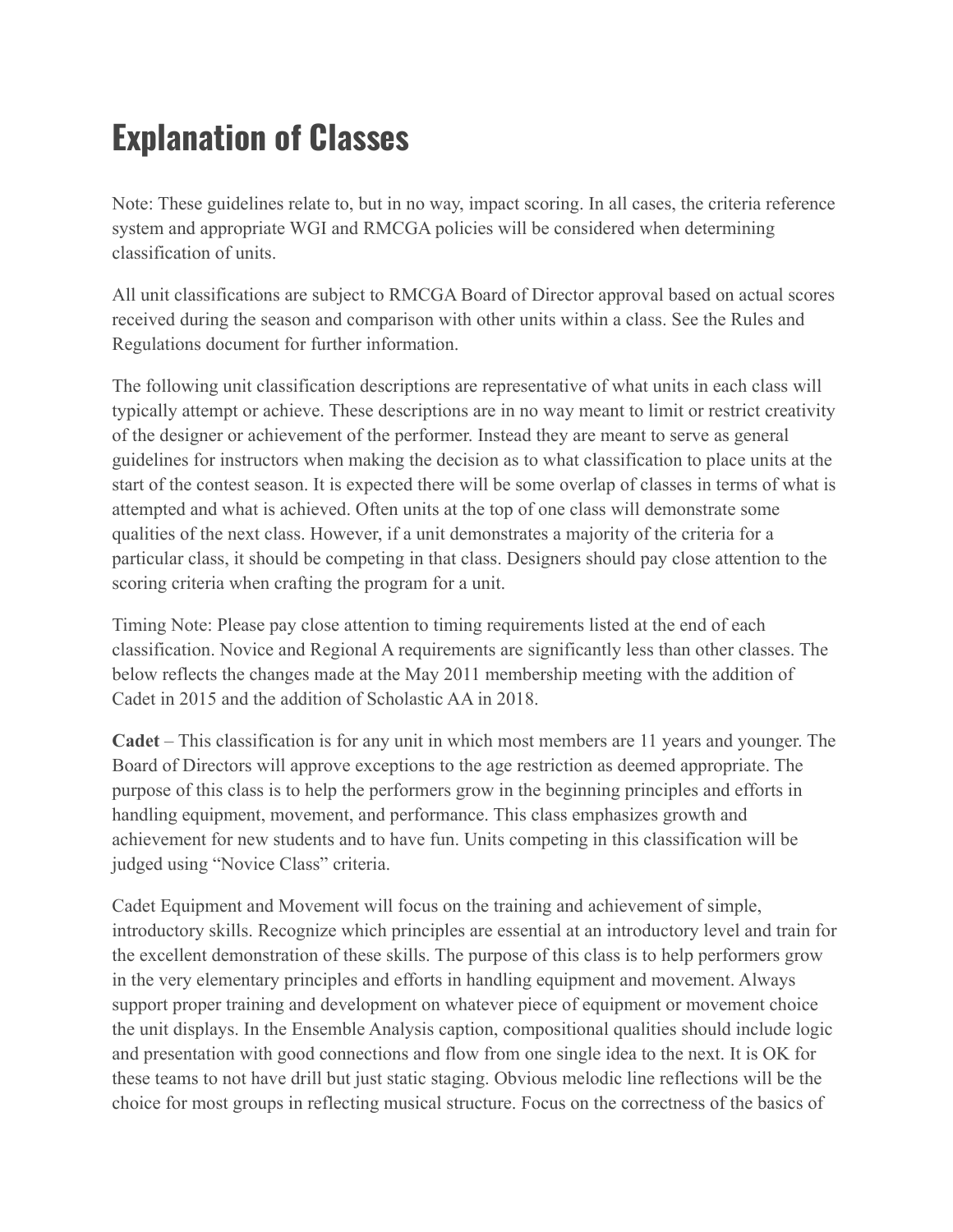composition. At an excellence level, definition of forms, timing and accuracy of equipment and movement, and such elements as pulse, in-step, and consistent step-offs and builds to new sets will be the priorities. In General Effect, design and performance skills will be at an elementary and introductory level. As beginners, single efforts and simple responsibilities will occur. The concept of layered skills will probably not exist. Shows will likely "set, move, and spin" presenting one skill at a time. Effect will be generated largely through clear concept, colors, and costumes, along with precision and timing and isolated performance moments. Achievement of simple introductory skills is the main focus of this class. Timing rules: Minimum 2 minutes; maximum 4 minutes; interval time 6 minutes and 2 minutes equipment time.

**Novice –** This classification is for any units that are middle school aged (14 and younger). The Board of Directors will approve exceptions to the age restriction as deemed appropriate. The purpose of this class is to help the performers grow in the introductory and beginning principles and efforts in handling equipment, movement, and performance. This class emphasizes growth and achievement for new students and new instructors. Units competing in this classification will be judged using "Novice Class" criteria.

Novice Equipment and Movement will focus on the training and achievement of simple, introductory and beginning skills. Recognize which principles are essential at a beginning level and train for the excellent demonstration of these skills. The purpose of this class is to help performers grow in the very elementary principles and efforts in handling equipment and movement. Always support proper training and development on whatever piece of equipment or movement choice the unit displays. In the Ensemble Analysis caption, compositional qualities should include logic and presentation with basic connections and flow from one single idea to the next. It is okay for these teams to not have drill but just static staging. Obvious melodic line reflections will be the choice for most groups in reflecting musical structure. Focus on the correctness of the basics of composition. At an excellence level, definition of forms, timing and accuracy of equipment and movement, and such elements as pulse, in-step, and consistent step-offs and builds to new sets will be the priorities. In General Effect, design and performance skills will be at an introductory or beginning level. As beginners, single efforts and simple responsibilities will occur. The concept of layered skills will probably not exist. Shows will likely "set, move, and spin" presenting one skill at a time. Effect will be generated largely through clear concept, colors, and costumes, along with precision and timing and isolated performance moments. Achievement of simple introductory and beginning skills is the main focus of this class. Timing rules: Minimum 2 minutes; maximum 4 minutes; interval time 6 minutes and 2 minutes equipment time.

**Scholastic Middle School**– All members attend the same school, feeder school or school within the same district (if school does not have an active winter guard). This classification is for any units that are middle school age (14 and under). The Board of Directors will approve exceptions to the age restriction as deemed appropriate. The purpose of this class is to help the performers grow in the introductory to beginning principles and efforts in handling equipment, movement,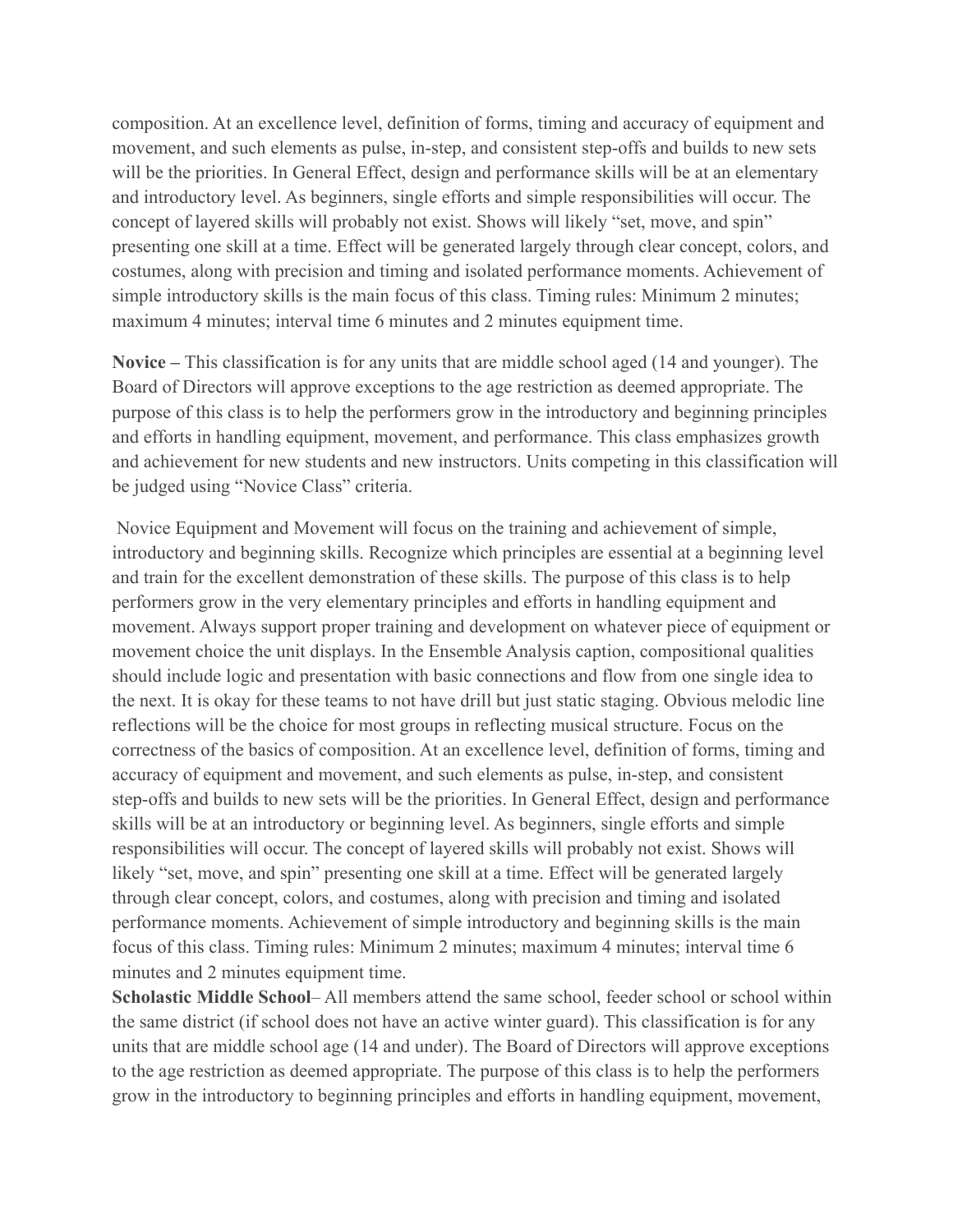and performance. This class emphasizes growth and achievement for new students and new instructors. Units competing in this classification will be judged using "Novice Class" criteria. All units competing in this class will be required to provide RMCGA with a current scholastic letter.

Middle School Equipment and Movement will focus on the training and achievement of simple, introductory and beginning skills. Recognize which principles are essential at a beginning level and train for the excellent demonstration of these skills. The purpose of this class is to help performers grow in the very elementary principles and efforts in handling equipment and movement. Always support proper training and development on whatever piece of equipment or movement choice the unit displays. In the Ensemble Analysis caption, compositional qualities should include logic and presentation with basic connections and flow from one single idea to the next. It is okay for these teams to not have drill but just static staging. Obvious melodic line reflections will be the choice for most groups in reflecting musical structure. Focus on the correctness of the basics of composition. At an excellence level, definition of forms, timing and accuracy of equipment and movement, and such elements as pulse, in-step, and consistent step-offs and builds to new sets will be the priorities. In General Effect, design and performance skills will be at an introductory or beginning level. As beginners, single efforts and simple responsibilities will occur. The concept of layered skills will probably not exist. Shows will likely "set, move, and spin" presenting one skill at a time. Effect will be generated largely through clear concept, colors, and costumes, along with precision and timing and isolated performance moments. Achievement of simple introductory and beginning skills is the main focus of this class. Timing rules: Minimum 2 minutes; maximum 4 minutes; interval time 6 minutes and 2 minutes equipment time.

**Scholastic Regional A (SRA)** – All members attend the same school, feeder school or school within the same district (if school does not have an active winter guard). For a unit not yet ready for the demand of A, Open, or World Class. Units competing in this classification will be judged using the WGI "Regional A Class" criteria. Equipment and Movement will focus on the training and achievement of beginning and some basic skills. Tosses use a limited variety of release and catch points and typically take place from a stationary position. Weapons will usually toss no higher than a triple. Dimensionality is limited and phrases are often very short (16 to 24 counts) with much built-in recovery time. Movement is mostly demonstrated by moving from place to place with a good range of gestural qualities. There is usage of simple turns and leaps and performers occasionally explore level changes around the body. Performers should demonstrate good examples of body awareness (posture, line, shape, weight) with very little change in dynamic qualities. Ensemble Analysis will display a beginning level of artistic effort focusing on clear staging of the elements, logical progression of ideas (horizontal orchestration), and a basic use of the design elements. The triad is never completely used with elements most often presented singly, and occasionally two at a time. In General Effect, the concept and intent should be clear, consistent, and moderately developed. Ideas should move successfully from one to another and the intent of the concept is not totally dependent on the role of the performers.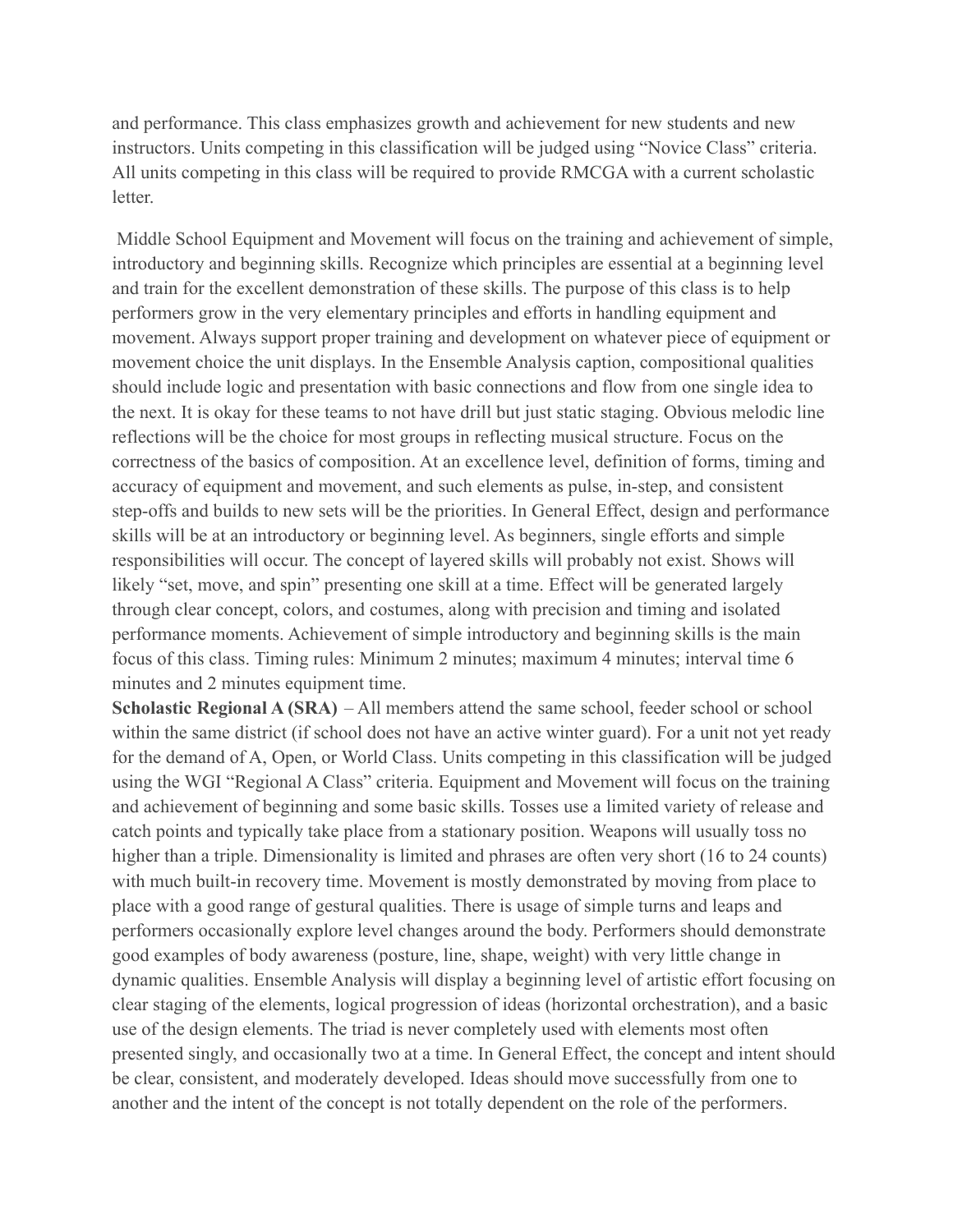Performer role, character, and emotional development is evident but at a basic level with minimal changes. Timing rules: See WGI handbook.

**Independent Regional A (IRA)** – All members may or may not attend the same school or feeder school. Members fall under the age rules for A Class guards within WGI guidelines. For a unit not yet ready for the demand of A, Open, or World Class. Units competing in this classification will be judged using the WGI "Regional A Class" criteria. Equipment and Movement will focus on the training and achievement of beginning and some basic skills. Tosses use a limited variety of release and catch points and typically take place from a stationary position. Weapons will usually toss no higher than a triple. Dimensionality is limited and phrases are often very short (16 to 24 counts) with much built-in recovery time. Movement is mostly demonstrated by moving from place to place with a good range of gestural qualities. There is usage of simple turns and leaps and performers occasionally explore level changes around the body. Performers should demonstrate good examples of body awareness (posture, line, shape, weight) with very little change in dynamic qualities. Ensemble Analysis will display a beginning level of artistic effort focusing on clear staging of the elements, logical progression of ideas (horizontal orchestration), and a basic use of the design elements. The triad is never completely used with elements most often presented singly, and occasionally two at a time. In General Effect, the concept and intent should be clear, consistent, and moderately developed. Ideas should move successfully from one to another and the intent of the concept is not totally dependent on the role of the performers. Performer role, character, and emotional development is evident but at a basic level with minimal changes. Timing rules: See WGI handbook

**Scholastic AA (SAA)** – All members attend the same school, feeder school or school within the same district (if school does not have an active winter guard). For a unit achieving beyond Regional A Class but perhaps not ready to meet the full timing requirements of A Class. Units competing in this classification will be judged using the WGI "A Class" criteria.

Equipment and Movement will focus on the training and achievement of basic and some intermediate skills. Tosses use a limited variety of release and catch points and typically take place from a stationary position. Weapons will usually toss no higher than a triple. Dimensionality is limited and phrases are often very short (16 to 24 counts) with much built-in recovery time. Movement is mostly demonstrated by moving from place to place with a good range of gestural qualities. There is usage of simple turns and leaps and performers occasionally explore level changes around the body. Performers should demonstrate good examples of body awareness (posture, line, shape, weight) with basic changes in dynamic qualities. Ensemble Analysis will display a basic to introductory level of artistic effort focusing on clear staging of the elements, logical progression of ideas (horizontal orchestration), and a basic and successful use of the design elements. The triad is never completely used with elements most often presented singly, and occasionally two at a time. In General Effect, the concept and intent should be clear, consistent, and moderately developed. Ideas should move successfully from one to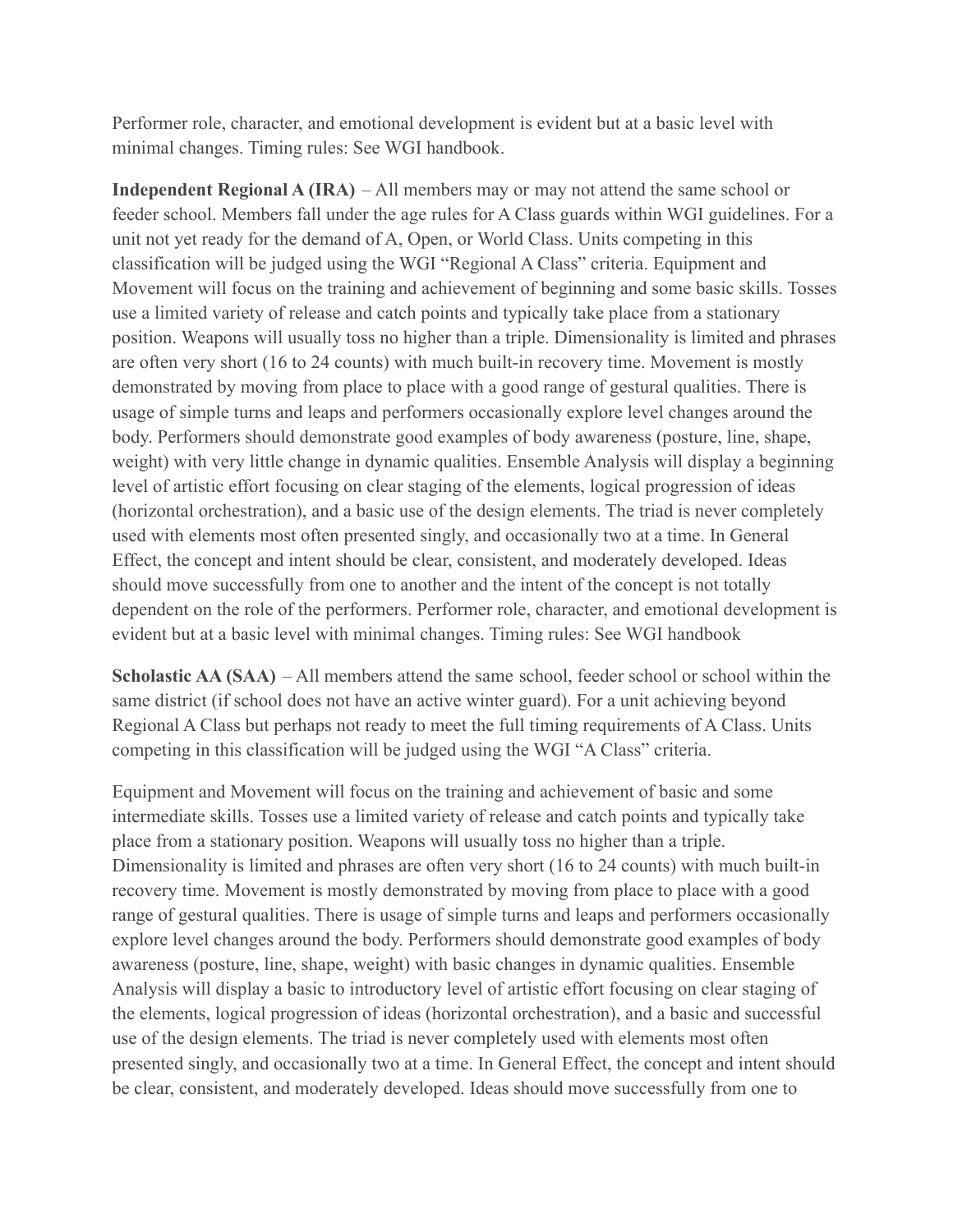another and the intent of the concept is not totally dependent on the role of the performers. Performer role, character, and emotional development is evident but at a basic to intermediate level with strong success and engagement for this level. Timing rules same as Regional A: Minimum 3 minutes; maximum 4.5 minutes; interval 7 minutes and 3 minutes equipment time.

**Scholastic A (SA)** – All members attend the same school, feeder school or school within the same district (if school does not have an active winter guard). For a unit at a level beyond beginning skills but not yet ready for the demands of Scholastic Open, or World Class. Units competing in this classification will be judged using the WGI "A Class" criteria. Equipment and Movement will focus on the training and achievement of basic skills. Tosses will display more variety of release and catch points. There is more exploration of basic dimensionality of equipment and layering of efforts. Ensemble Analysis shows a more developed program with skills demonstrated more frequently and with an increasing usage of two elements of the triad simultaneously, with occasional use of all three. In General Effect, the concept shows greater use of artistic effort and a variety of methods to create effect. Characterization is more developed and changes in the emotional character are explored. The concept places responsibility on the performers to be fully realized.

Guards in this class have staffs and marching members with a complete understanding of the basic principles of performance and design. Units may occasionally explore more intermediate concepts encouraging performers and designers to broaden their skills. There is moderate rehearsal opportunity and funding to develop this level of competitive program. Timing rules: See WGI handbook

**Independent A (IA)** – All members may or may not attend the same school or feeder school. For a unit not yet ready for the demand of Open, or World Class. Units competing in this classification will be judged using the WGI "A Class" criteria. Equipment and Movement will focus on the training and achievement of basic skills. Tosses will display a basic variety of release and catch points. There is more exploration of basic dimensionality of equipment and layering of efforts. Ensemble Analysis shows a more developed program with skills demonstrated more frequently and with an increasing usage of two elements of the triad simultaneously, with occasional use of all three. In General Effect, the concept shows greater use of artistic effort and a variety of methods to create effect. Characterization is more developed and changes in the emotional character are explored. The concept places responsibility on the performers to be fully realized.

Guards in this class have staffs and marching members with a complete understanding of the basic principles of performance and design. Units may occasionally explore more intermediate concepts encouraging performers and designers to broaden their skills. There is moderate rehearsal opportunity and funding to develop this level of competitive program. Timing rules: See WGI handbook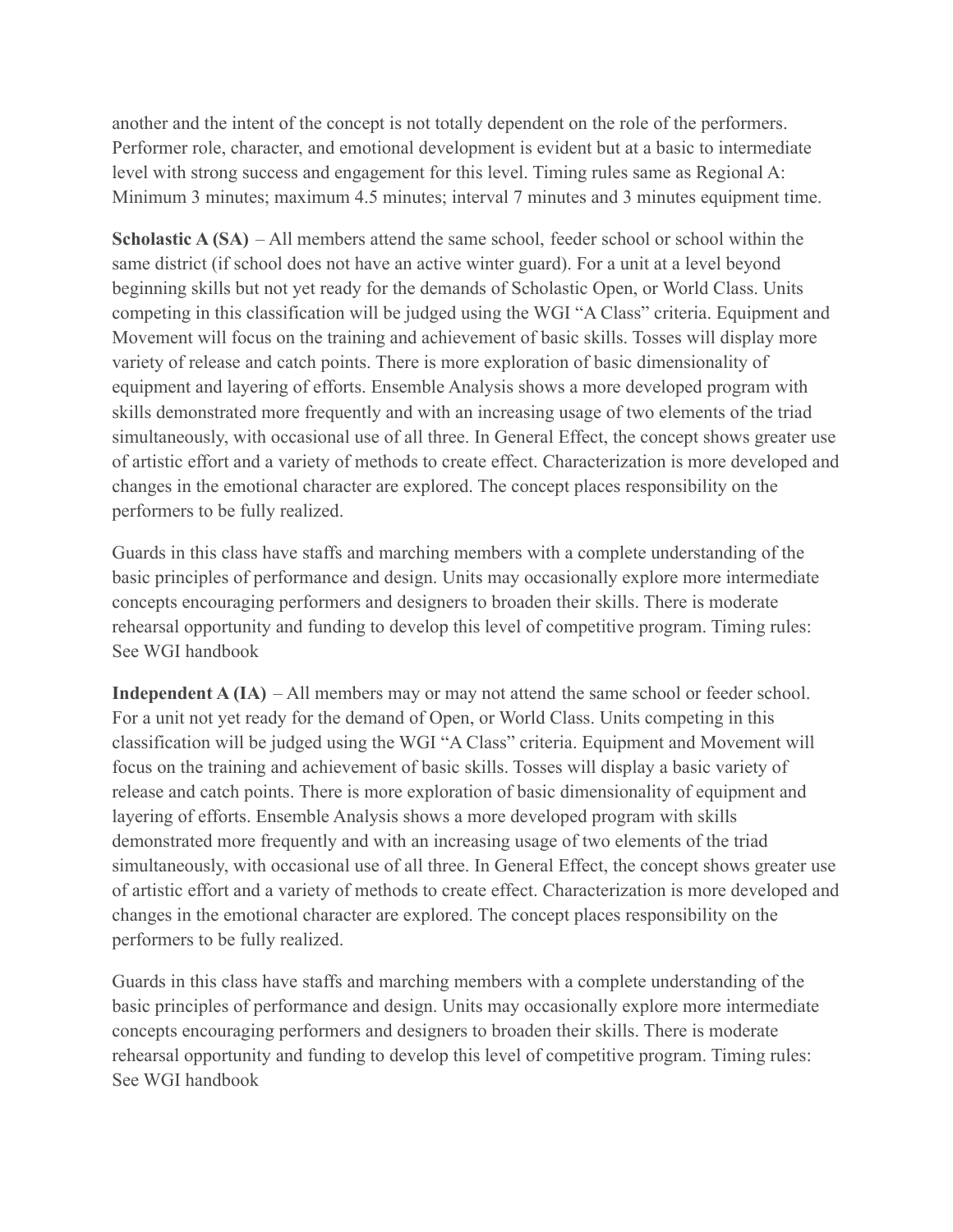**Scholastic Open (SO)** – All members attend the same school or feeder school or school within the same district (if school does not have an active winter guard). For a unit too advanced for competition in A Class but not yet ready for the demand of World Class. Units competing in this classification will be judged using the WGI "Open Class" criteria. Equipment and movement will focus on the training and achievement of intermediate skills. Guards in this area have greater experience and a wider range of skills. Both staff and performers have the talent to grow beyond the basics, exploring a higher level of design and performance techniques. There is sufficient rehearsal opportunity and funding to develop this level of competitive program to benefit the students and broaden their performance abilities. Timing rules: See WGI handbook

**Independent Open (IO)** – All members may or may not attend the same school or feeder school. For a unit too advanced for competition in A Class but not yet ready for the demand of World Class. Units competing in this classification will be judged using the WGI "Open Class" criteria. Equipment and movement will focus on the training and achievement of intermediate skills. Guards in this area have greater experience and a wider range of skills. Both staff and performers have the talent to grow beyond the basics, exploring a higher level of design and performance techniques. There is sufficient rehearsal opportunity and funding to develop this level of competitive program to benefit the students and broaden their performance abilities. Timing rules: See WGI handbook

**Scholastic World (SW)** – All members attend the same school or feeder school or school within the same district (if school does not have an active winter guard). For the most highly developed high school programs, this is the most advanced level of competition. Units competing in this classification will be judged using the WGI "World Class" criteria. Guards with appropriate student talent, rehearsal time, budget capabilities, and a design team capable of producing creating challenging programs will compete here. Students and designers will be challenged to expand their technical and performance base to achieve their fullest potential within programs utilizing advanced, and often new, concepts. Timing rules: See WGI handbook

**Independent World (IW)** – All members may or may not attend the same school or feeder school. This is the most advanced level of competition applicable for the highly developed program. Units competing in this classification will be judged using the WGI "World Class" criteria. This is a class where innovation and setting new standards is the goal. Guards with the membership talent, design and instructional staff, and budget to place their performers at this challenging level be challenged to expand their technical and performance base to achieve their fullest potential within programs utilizing advanced, and often new, concepts. Timing rules: See WGI handbook

**Independent Senior Class (ISC)-** All members may or may not attend the same school or feeder school. For a unit too advanced for competition in A Class but not yet ready for the demand of World Class. Units competing in this classification will be judged using the WGI "A Class" criteria. Equipment and Movement will focus on the training and achievement of basic